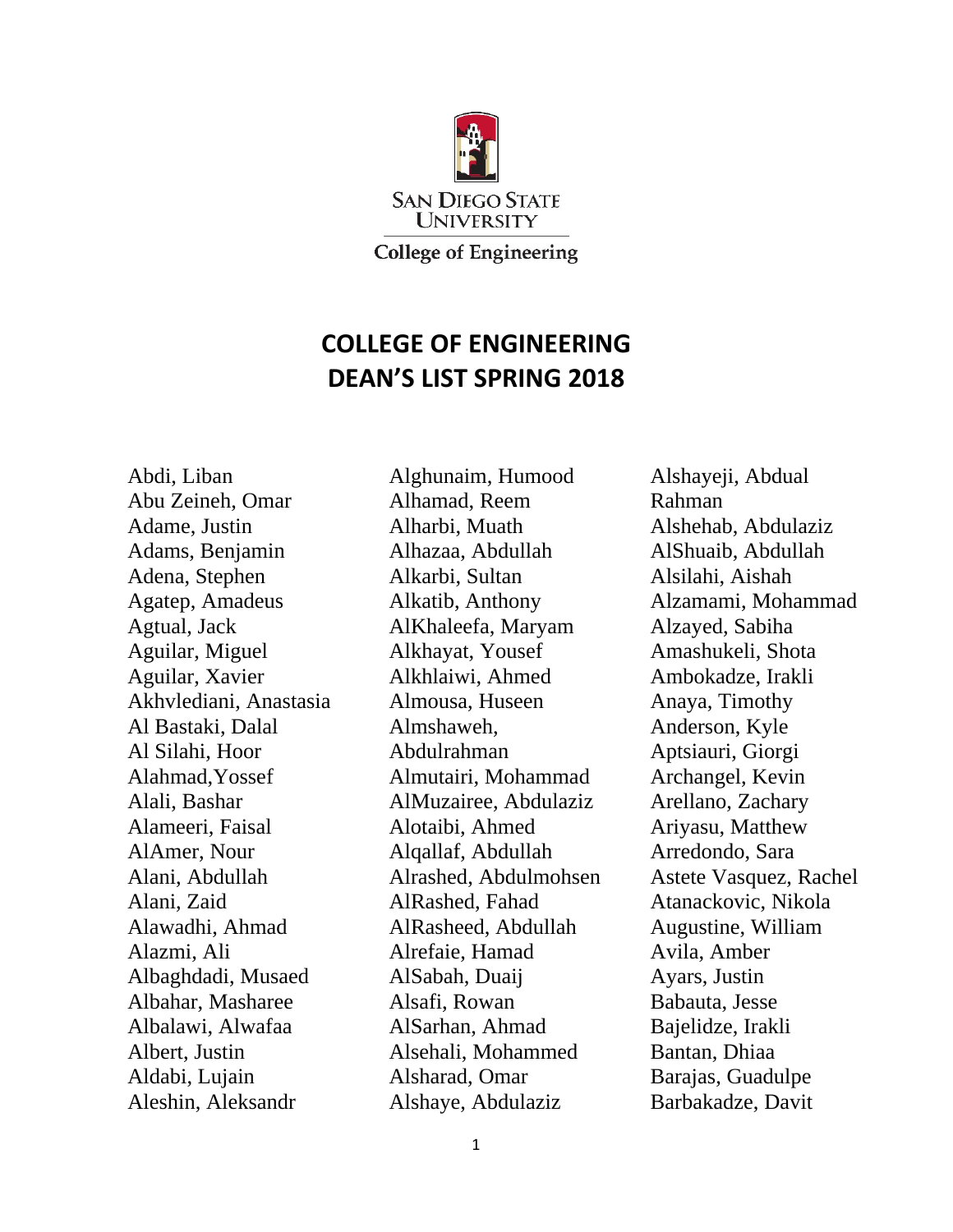Baroun, Ali Basel, Sarah Basi, Rajan Basiashvili, Giorgi Baumgardner, Gabrielle Becotte, Lyndsey Bee, Paris Bellas, Joseph Beridze, Archil Bernados, Ian Bernal, Kelly Bettencourt, Benjamin Bicoy, Chad Billings, Brianna Blasjo, Jessica Boles, David Bolla, Kali Bondoc, Rodrigo Borja, Rominique Bowman-Longway, Jack Bramante, Anthony Brandes, Daniel Brannigan, Grant Bravo, Spencer Bray, Veronica Breitenbach, Lauren Broughton, Gavin Brumm, Courtney Brunen, Alyssa Bryden, Paul David Burgoni, Cameron Burns, Nicole Bustos, Lorenzo Butkhuzi, Lasha Butler, Brandon Butler, Kyle Butler, Ryan Caballero, Dylan Cabling, Kevyn Cacciarelli, Jackson

Cain, Jordan Callejas Dominguez, Carlos Canongo-Larios, Erasmo Cant, Alex Capanzana, Reginald Cardona Sanchez, David Carlson, Cody Carr, Courtney Carranza-Garcia, Christian Carter, Griffin Carter, Trevor Carver, Jacob Castellano, Cameron Castro, Brandon Caudle, Blake Celis-Encinas, Ernesto Centanni, Jason Cervantes, Marco Chaney, Connor Chang, Eric Chibidakis, Ryan Chika, Vanessa Chikhradze, Mariam Chillemi, John Chitanava, Levani Chiu, Anthony Chkheidze, Mikheil Choi, Kachun Chow,Cheng You Chu, Chenxi Chung, Alexander Cintora, Andrew Clare, Sean Clay, Robert Clonts, Tiffany Coffman, Tyler Cohn, Zachary Colazo, Adrian

Collin, Daniel Conrady, Roselynn Contreras, Valeria Corbin, Richard Cordoba, Aaron Crum, Christopher Cuevas, Daisy Curtis, Ashley Dagdagan, Christine Joyce Darrow, Matthew Davami, Jonathan Dawood, Matthew DeBartoli, Jacob Dedekind, Michael Dee, Erwin Del Moral, Jayson DeTata, Blake Deutschman, Christopher Dinh, Luan Donabedian, Alexander Donadze, Vakhtang Dorado, Jaime Doraghi, Siamak Dowell, Sophia Downs, David Draguicevich, Diego Drinko, Danielle Druzynski, Jarred Dumitru, Jonathan Eakin, Jason Eberman, Julian Ebraheem, Alyaa Ebright, Sophia Eckermann, Trevor Elerding, Daniel Ennis, Jacob Enos, Lauren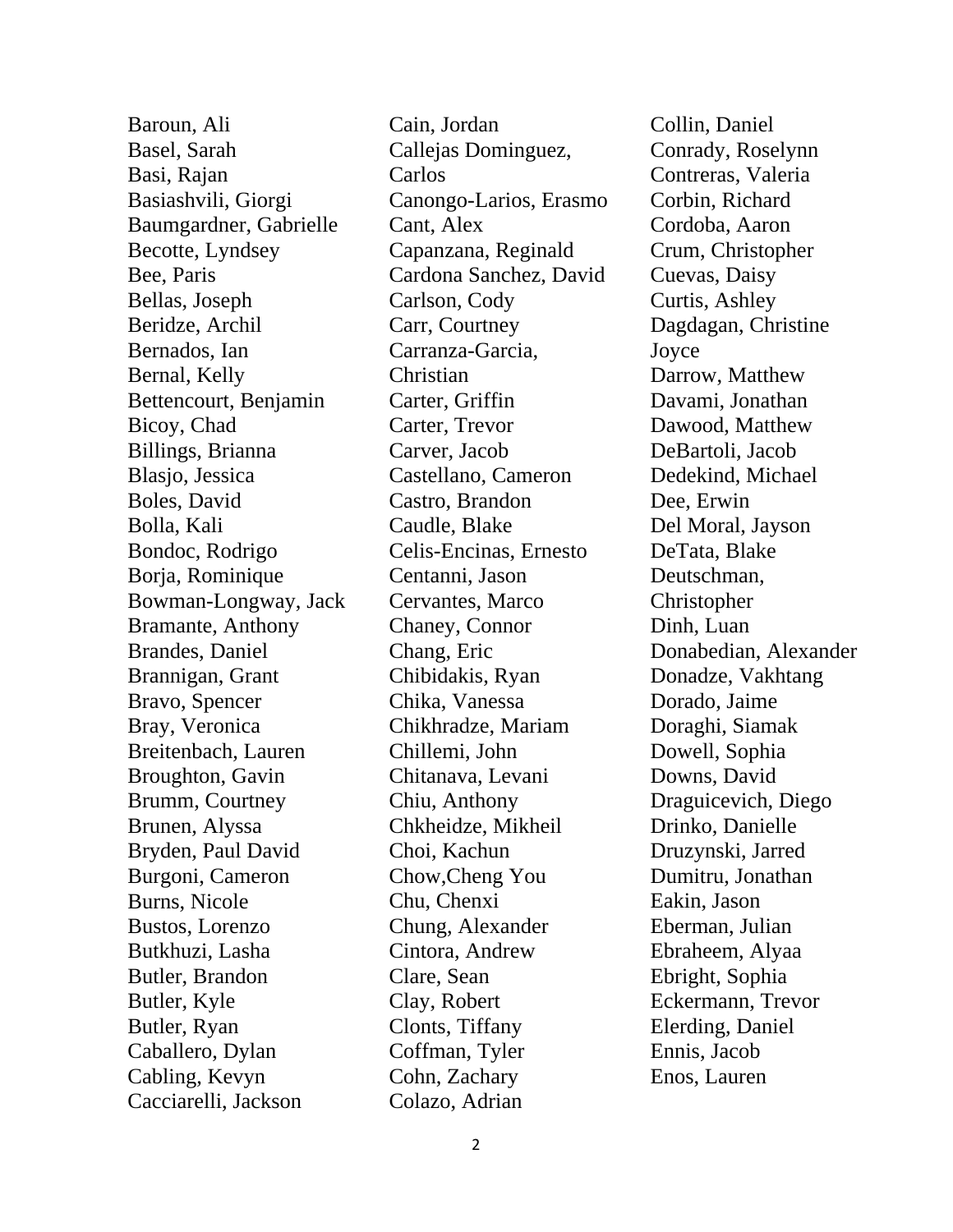Enriquez Nino, Dickinson Erlenbach, Cory Escolano, Theresa Esitashvili, Guga Estacio, Ian Evans, Alayna Fa'atiliga, Jeremiah Fairchild, Dane Faqeh, Abdullah Faraji, Gelareh Farol, Christopher Felgenhauer, Tyler Femino, Justin Ferrer, Edna Fetene, Elainey Filanc, Michelle Fletes, Carlos Andres Flores, Javier Foley, Alyssa Forsberg, Anthony Forte, Connor Fosgett, Nathan Foster, Daniel Frankenfield, Eric Freedman, Ryan Fruehe, Zachary Fuerte,Paul Furbish, Nicholas Gadd, Juan Galocy, Hannah Gamrekelashvili, Tea Garcia, Juan Gardizi, Arianne Garofalo, Ryan Garrett, Hannah Gary, Roman Garza Jr, Juan Manuel Gaspariani, Lana Gately, Michael

Gaunin, Anais Gaunin, Mark-yves Gayon, Christopher Gerami, Arad Ghali, Belal Gibbs, Joseph Giguashvili, Elene Girkelidze, Giorgi Gittings, Daniel Goetschius, Sonia Gomez Gomez, Andres Gonzales, Bernard Gonzalez, Alfredo Gonzalez, Rubisela Goring, Blake Graham, Alexander Grant, Ryan Greiner, Max Grommes, Garrett Guevara Perez De Tudela, Javier Guo, Brendon Gutierrez, Benjamin Gutierrez-Esparza, Jesus Guzman, Emmanuel Hadzicki, Gabrielle Hall, Stephen Han, Seon Young Hancock, Thomas Harbour, Jacob Harrison, Nathan Herrejon-Andrade, Aldair Herrera, Hector Heyer, Justin Hitchcock, Justen Hitzhusen, Joshua Hodges, Ryan Hoffer, Jacob Holden, Cassidy

Holland, Miles Horcasitas, Karl Zinedine Hormoz, Carlo Houser, Matthew Hoving, Michael Htet, Hnin Huang, Xianwen Huerta, Dominic Hunt, Joshua Ibarra, Ricardo Jacobs, Cole Janelidze, David Japaridze, Giorgi Jarrar, Bashar Jarrar, Hanadi Jennings, Daniel Jervalidze, Ana Johnson, Evan Johnson, Jordan Johnson, Joshua Jomah, Abbas Jones, Christian Jones, Kyle Jones, Riley Juarez, Adrian Jung, Grant Kafka, Karajo Kaplan, Samuel Kargul, Mitchell Kawano, Micah Kazak, Jasmin Keegan, Matthew Keilty, Julianna Kelleher, Bridget Kellogg, Marcus Kelly, Patrick Kenton, Andrew Khalil, Evan Khan, Israa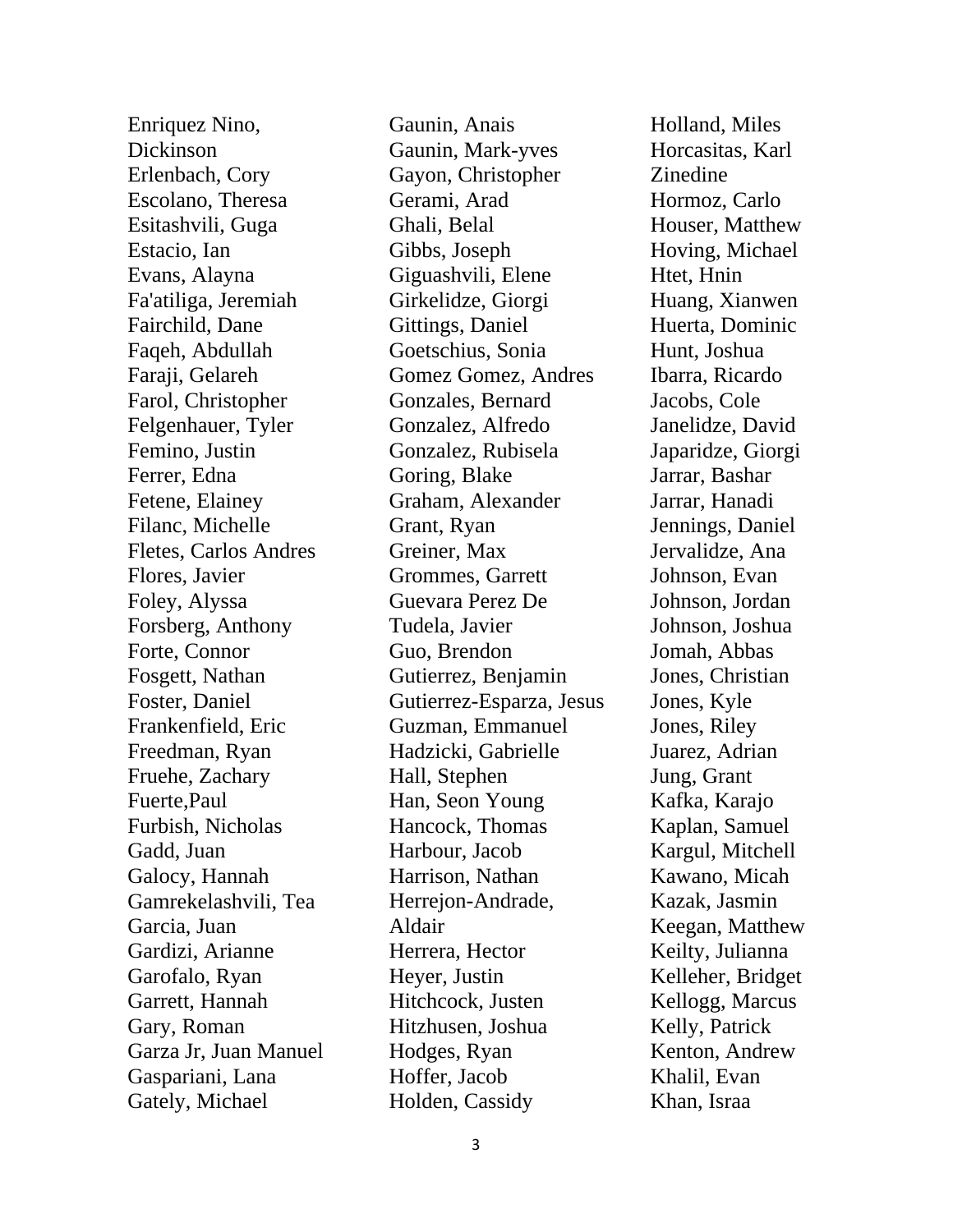Khatri, Heta Khoshnaw, Zoran Khukhunashvili, Mariami Kiefer, Miles Kjeldsen, Christian Knight, Colin Knox, Elizabeth Koberidze, Irakli Kontridze, Vakhtang Koopmans, Daniel Kouyoumjian, Sara Kupradze, Guga Kureshy, Shan Kushashvili, Mikheil Kutzler, Andrew Kuzdal, Scott Lamphear, Cassidy Langley, Allison Langtry, Aidan Laubender, Thomas Leano, Janrel Lee, Alex Lee, Amanda Lee, Brandon Lepetri, Andrew Lepur, Jakob Lim, Jaehyung Lim, Qi Lin, Leyu Lindaman, Scott Line, Aaron Lipscomb, Brandon Lisbona, Raphael Litman, Cody Lomeli, Jahaziel Lopez, Brandon Love, Peter Lowe, Jordan Loza, Miguel

Lyons, Ryland Madouh, Hussein Maggert, Joshua Maguire, Joel Mahowald, Mitchell Makharadze, Mikheil Malak, Othman Malatani, Raeid Mallory, Nicholas Mamalashvili, Omari Manns, Brianna Marafi, Zeina Marcon, Jorome Marientes, Matthew Marshall, Jake Marson, Ben Martinez Bueno, Alejandro Martinez, Richard Maslennikov, Nicholas Massey, Lucas Maszk, Cordlan McCann, Thomas McConaughey, Riley Mejia, Antonio Melitauri, Gvantsa Melkonians, Michelle Metkiff, Kylie Meza, Cesar Mikadze, Beqa Mikels, Garrett Mills, Matthew Mirza, Alkawthar Moore, Julia Mora, Sara Morales, Jacob Morales, Nayeli Moreno Correa, Bertha Jimena Morgan, Matthew

Mori, Brandon Morris, Dean Mosiashvili, Tamar Mumma, Robert Murguia, Christopher Murguia, Ysabel Murray, Joshua Nagvekar, Sanam Narchemashvili, Mariami Netter, Kyle Newsome, Dakota Nguyen, Christina Nguyen, Haram Nguyen, Minh-Tam Nguyen, Sophia Nguyen,Thong Nicholls, John Nick, Stephen Nino, David Nitkey, Sophia Nizharadze, Nika Nozadze, Mikheil Nuhaily, Sindos Nuno, Emilio Nurmberg, Camryn O'Hair, Andrew Olivera, Adam Olson, Joshua O'Marah, Kevin Ong, Aikman Onners, Jeffrey Orandle, Zoe Ortiz, Natalie Ortiz, Sean Ouedraogo, Serge Oyuela, Christopher Pacheco, Neruth Padilla, Julia Panduro Suarez, Laura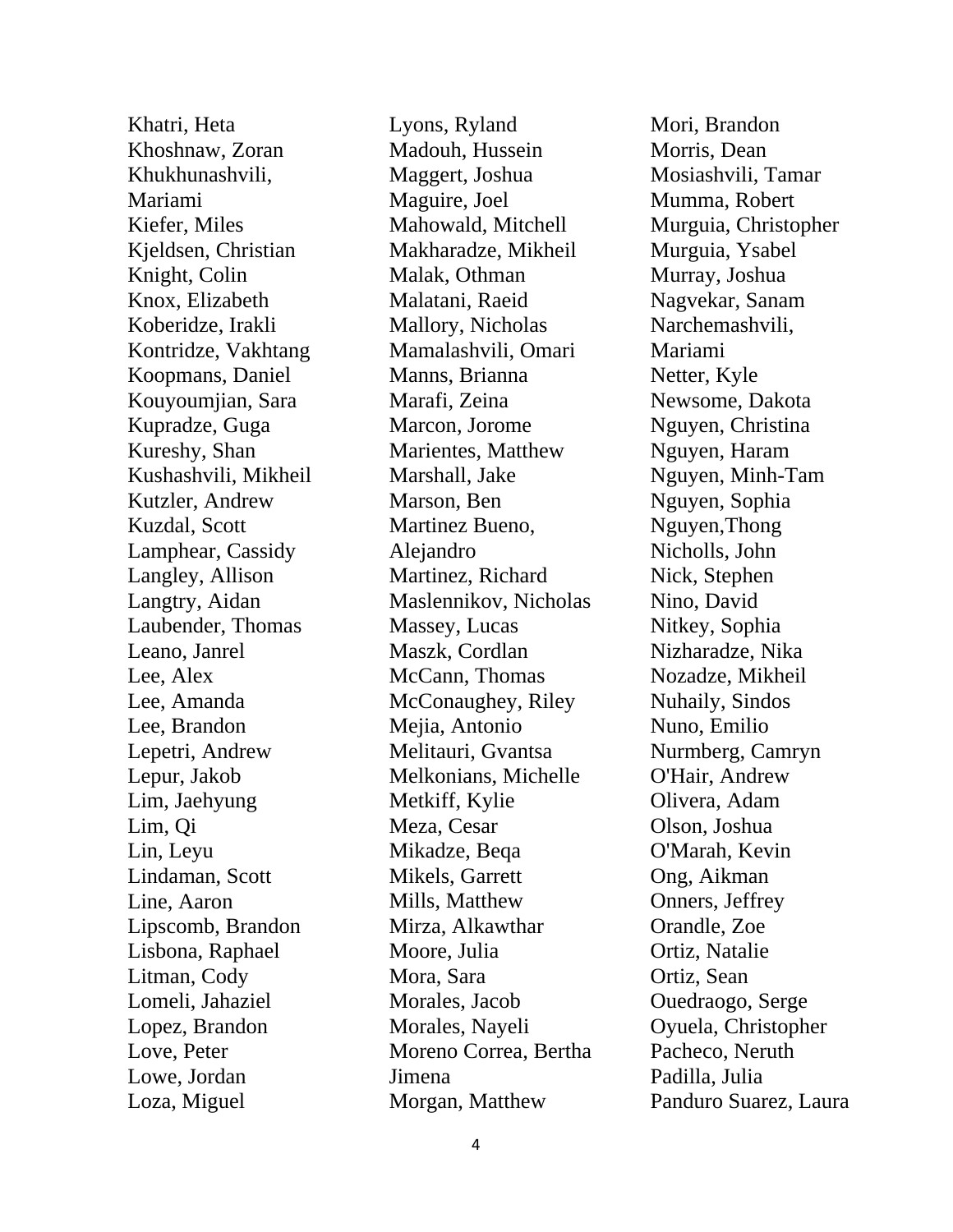Pantsulaia, Luka Pascua, Chelsi Paterniti, Matthew Patrick, Taylor Paul, Robert Pavliashvili, Anna Pennoyer, Brett Perez, David Peterson, Gregory Phan, Cliff Phimmasehn, Avery Pineda, Rommel Pirosmanishvili, Salome Plata, Christian Poirier, Alexander Pollek, Hannah Ponciano, Antonio Presar, Jeffrey Press, Johana Pulido, Mayra Quento, Claire Quinn, Megan Rainbolt, Joseph Ramadhan, Ruqayyah Rambo, Jaylen Ramirez, Brandon Ramos, Edgar Rangel, Alexander Rebello, Hannah Redquest, Kelbi Reece, James Reed, Amaury Reed, Anna Resendez, Uvaldo Reynolds, George Richard, Jeffrey Riedel, Daniel Rios, Natalie Rocha, Zachary

Rodriguez Fernandez, Helena Roesgen, Jessica Rojas-Sabree, Jaydon Romo, Eric Rosenbaum, Zachary Rossi, Evan Ruchay, Valerio Ruiz, Edgar Sabado, David-Paul Sadik, Peter Saenz, Cole Safar, Mena Salazar, Amanda Salgado, Itzel Sandoval, Antonio Savitt, Anthony Schlueter,Noble Schmidt, Katherine Schroter, Lauren Seiler, Steffani Selby,Tyler Sellers, Benjamin Serron Leguia, Leandro Shaaya, Rasha Shaffer, Dylan Sharvadze, Mate Shatagopam, Sri Harsha Sibane, Elias Siefke, Harrison Silva, Oscar Singh, Varinder Smith, Andrew Smith, Matthew Smith, Sophia Smith, Walter Sohikish, Michael Sojourner, Justin Sokolova, Alice Solano, Luis

Solomnishvili, Giorgi Sorensen, Adam Soselia, Davit Soto, Kyle Stahlak, Anna Stanfield, Kyl Stein, Garen Stelzer, Blake Stephens, Tasha Stepp, Sophia Stevenson, Kyler Strub, Hieu Suarsana, Derrell Daverel Sullivan, Nicholas Suresh, Babu Sudarshan Sy Jwann, Miguel Tabor, Luke Tagger, Eli Tan, Bryan Tanaka, Naomi Tang, Breanna Tanner, Charles Tat, Vy Tawn, Joseph Taylor, Zackry Ter Veer, Savannah Thies, Jameson Thinnes, Dillon Thompson, Nicholas Tifoni, Bader Tilk, Thomas Abram Tiner,Chance Toca, Ryan Tomash, Ana Tonthat, Thomas Tran, Joshua Trevisan, Paige Trivedi, Sahil Troncone, Scott